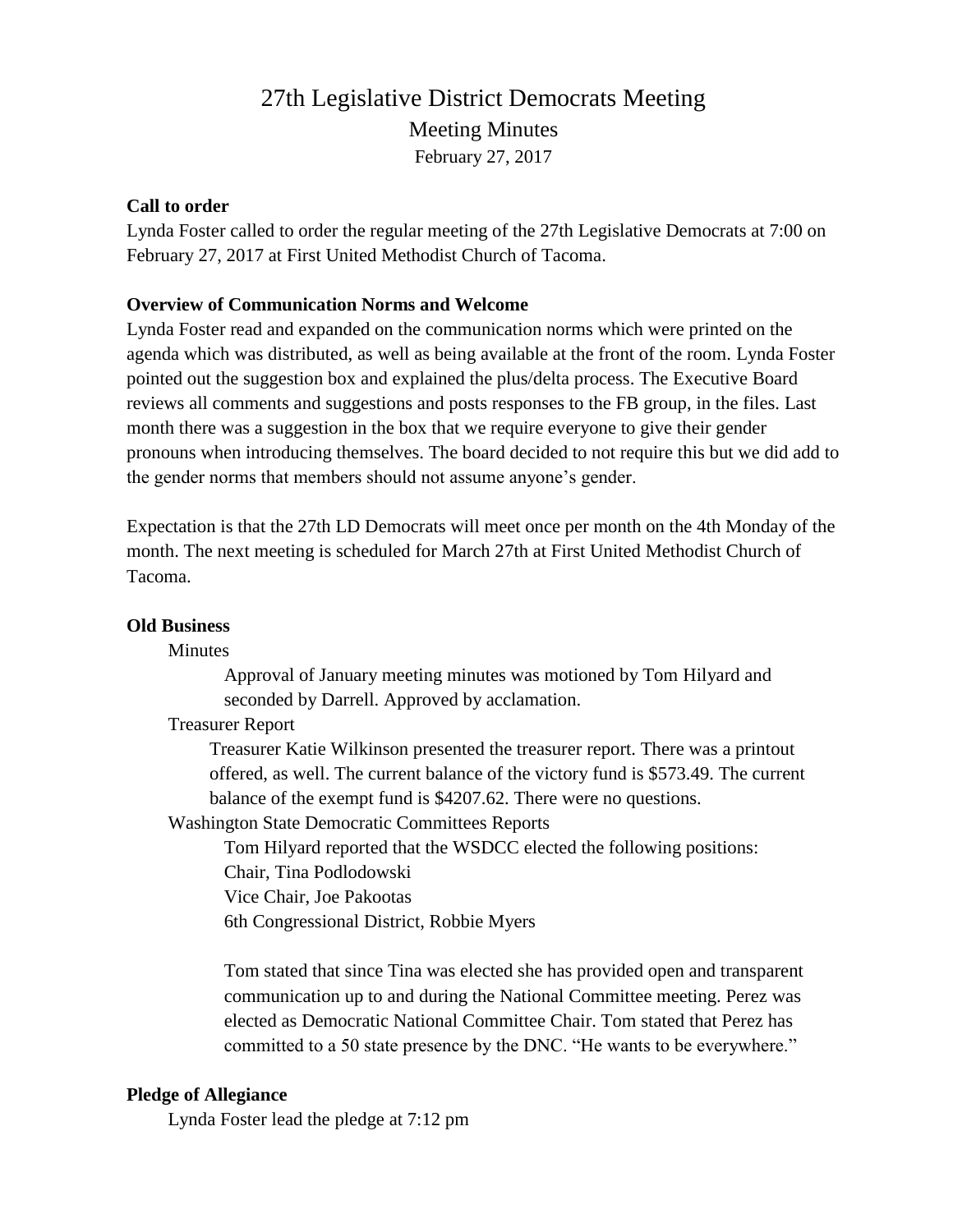## **Pierce County Central Committee Report**

Blake Stagner stated that the crab feed is sold out. The county is planning their next event, the Fish Fry. Information is on the Pierce County Democrats website or Facebook.

## **Appointment of Precinct Committee Officers**

Lynda Foster stated that applications must have been submitted at least two weeks in advance of the meeting to be voted upon at the meeting. The appointment is at the discretion of the chair. The chair can delegate the decision to a vote of the body. Lynda explained that PCO is the smallest district position. There are 70 precincts in the 27th LD. PCOs run their precinct caucus. If an LD seat is vacated, 3 nominees will be brought forward and the PCOs vote to fill the position. For more information on PCO duties, please see the website, 27thLDDems.org. On the website you can also look up your precinct to see if a PCO is needed. There is a form to be completed and emailed to Lynda in advance of the next meeting. She will validate the person and then the membership will vote to approve. If more than one applicant, each person will be given one minute to introduce themselves before the members vote.

The following people were elected by acclamation as PCO, being the only candidate in their precinct:

| Les Uhrich   | 27-408 |
|--------------|--------|
| Jen Boutell  | 27-437 |
| Bill Johnson | 27-427 |

Precinct 27-422 had two candidates: Sue Pivetta and Doug Galuszka Sue stated that she ran 100th Monkey for 5 years. She committed to contacting all the

people in her precinct.

Doug Galuszka stated that he is a father to 3 year old twins, married to Mandy. He's from an auto worker union family in Flint, MI. He retired as an Lt. Col. From the US Army. Served in Iraq and the Balkins. Thinks critical issues are social and economic.

Josh Caple and Katie Wilkinson were the tally committee. There were 43 voting members in attendance. Only 32 voted by raising of hands. Sue Pivetta won with 17 votes.

# **Overview of 2017 Committees**

Committees were introduced. Committees were based on output from last month's workshops. Each committee will meet independently on their own schedule. Each committee will have a set of co-chairs and a liaison from the executive board. The committees and their initial contacts are:

Welcome and Hospitality, Sue Pivetta (co-chair), Heather Valtee (liaison) PCO & Neighborhood Engagement, Jonathan Hays (co-chair) Platform & Policy, Darrell Bowman (liaison) Communications, Blake Stagner (liaison)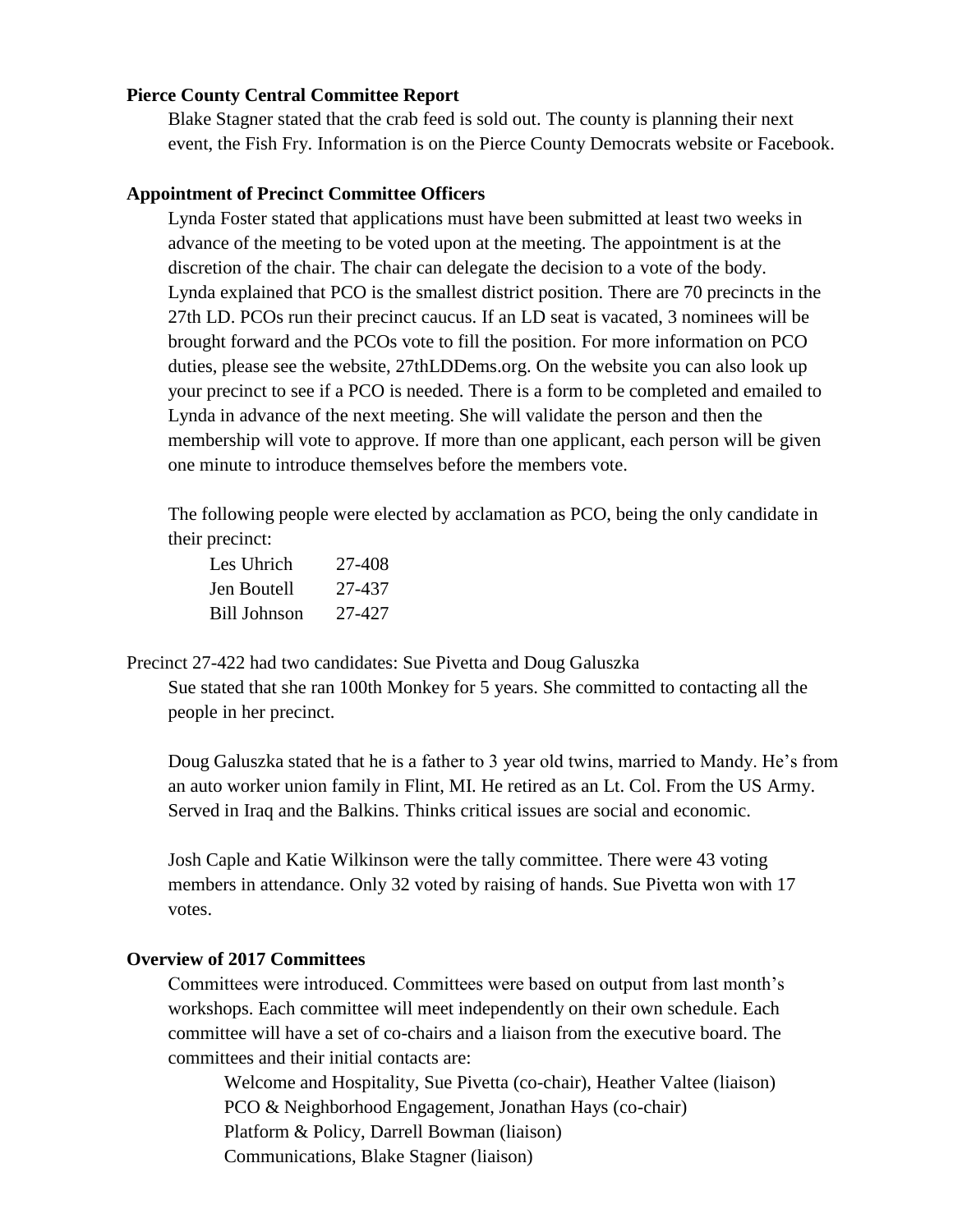Outreach & Events, Patrick Casados (co-chair) Endorsements, Kathy Orlando (co-chair), Tom Hilyard (liaison) Mission, Vision, and Values, temporary committee this summer

#### **Walk around and meet committees**

Representatives for each committee were stationed around the room and attendees circulated, asked questions, and joined committees

### **Door Prize Drawing**

Doug Galuszka's daughters drew tickets for free passes to the crab feed. Jennifer Boutell and Alexis Macdonald won the drawing.

## **Wrap up and Feedback**

Candidates Opportunity to Speak

Catherine Ushka running for District 4 City Council. This is Marty Campbell's position.

Anita Latch announced on behalf of Dan Sexton, running for Tacoma Civil Service Board.

Plus

Patrick appreciated structure, organization and the respectful attentive attendees Anita Latch is glad that the subcommittees are a mix of old and new members and that there was an equal invitation to engage how we choose Marilese appreciated the clarity on how to participate Jodie liked the breakouts according to passions Alex Benson stated the meeting was friendly and welcoming Jim stated that Lynda runs a great meeting; that she is energetic and engaging Young Maggie said that everyone is really nice Alexis liked to see that new people were mostly welcomed John was happy for big group with new visitors and retained new people Carol Thuy Bui appreciated the good leadership Kip admired the artwork Jim Shay told a lovely story of renewed friendship Katie appreciated the addition of gender neutral pronouns Heather said way to stay on time Marty appreciated that people were going to stay and help clean up chairs

### Delta

Janelle stated that more information and introduction is needed More website content was requested Jurian requested that we explain acronyms Stella requested more family friendly activities We need targeted outreach to people of color/diversity/opinions & experience Patrick Casados stated that each of us should make 3 friends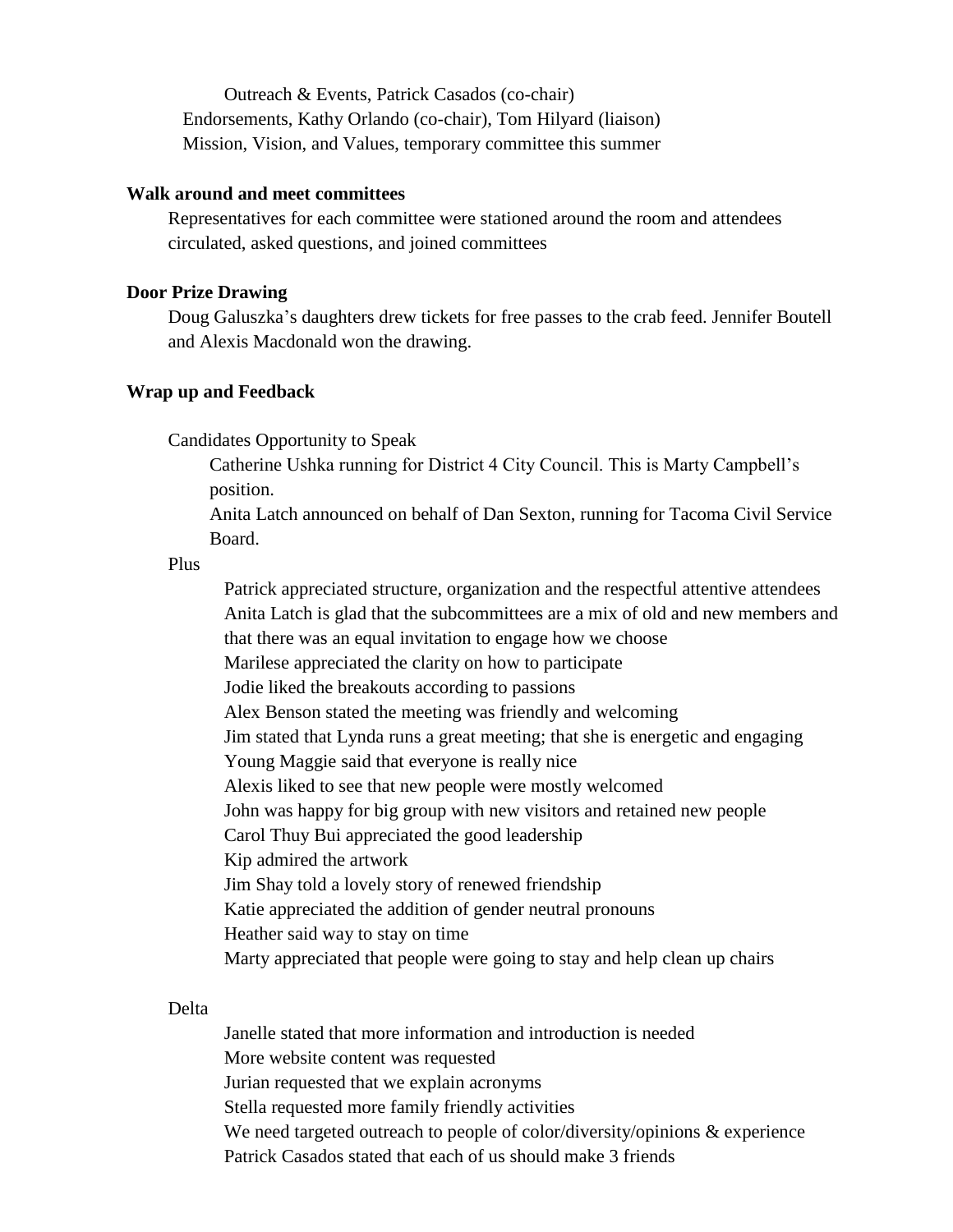Need a fat pen to write the titles

JoAnne from another LD concerned folks don't stay until the good of the order

Sue Pivetta wants committee chairs & board members to have permanent badges

Jim stated that we need better parking and kitchen access

Someone suggested a separate scribe during plus/delta

Kevin wants to hear from elected reps

More agendas need to be printed

Anita latch suggested healthy food options

Good of the Order

Joanne from the 29th LD spoke on behalf of the Pierce County Central Committee Fish Fry on April 1 looking for volunteers to cook, set up, take down, donate items for auction. PCCC FB page has details.

PCCC is short on funds and is asking that each LD host a fundraising supper at a PCCC meeting

2 games at Rainiers scheduled as fundraisers

Joanne also stated that Indivisible Tacoma meeting every Wednesday night at 6:30 at the Unitarian Universalist Church on S 56th

Representative Laurie Jinkins spoke briefly

Budget is in the House. Jeanie Darneille is on the Senate Budget Committee and Jake Fey is on the Transportation Budget Committee. Fiscal cutoff had just occurred. Bills were scheduled to be out of policy committee by Friday, March 3 at 5:00 pm. For floor action to stay alive it needed to be moved out of house of origin by the middle of the following week.

To fund education, Inslee proposed \$6 billion increase in revenue but Laurie Jinkins said it would be \$2 billion out of balance at 4 years. She doesn't see how legislature could approve all of revenue budget.

Regarding education and mental health funding we can reform revenue and support taxes. We need to engage members of 28th, 25th and 26th LDs to press their representatives on revenue solutions. Laurie Jinkins suggests: capital gains tax, carbon tax (different versions are being filed by each party), and a B&O tax. Also, Laurie Jinkins wrote a sugar tax bill.

Alex stated cap and trade incentivizes and advances good policy in addition to creating revenue.

Representative Jinkins fielded questions

Q: Which legislators are members of Alec and which bills are Alec bills? A: Not transparent. ALEC stopped releasing records of their members. These types of bills usually won't pass in the House, but can in the Senate. Q: Can we create revenue by closing loopholes?